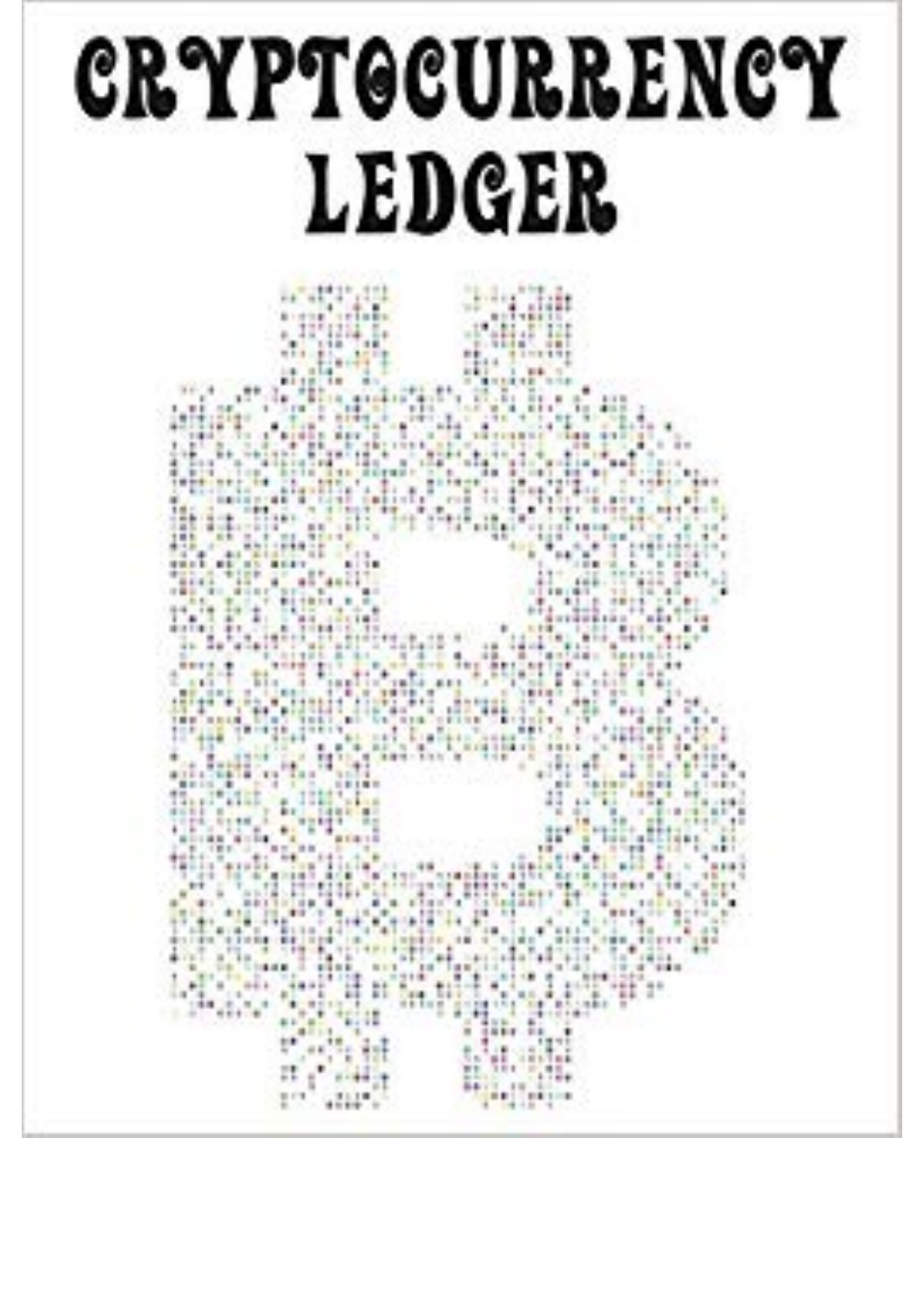*Gilded Penguin Publishing*

*CryptoCurrency Ledger 202 Pgs 6 Col/Page 8.5X11- Bitcoin Symbol Coding: for Traders, Miners and Investors*

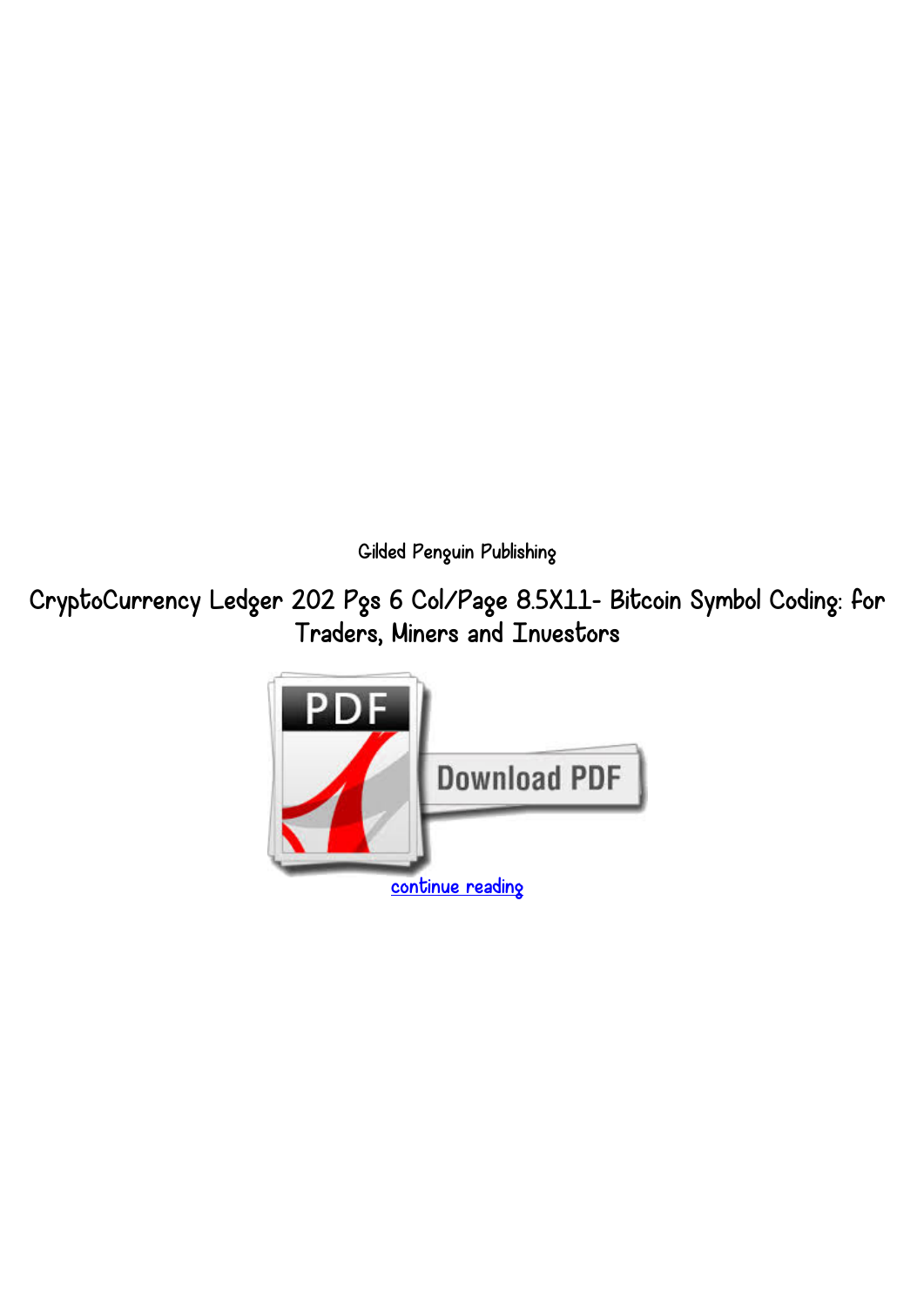*An absolutely needed for Bitcoin investors who buy, sell and mine cryptocurrency.5" By 11" paper give you 202 pages for your ledger. Your ledger (notebook) should look excellent with creative designs such as this cool looking bitcoin symbol made up of 1's and 0's in computer code. This ledger will end up being great for you to keep track of your transactions and what you have. Classic note taking design with wide ruled blank lines on the inside with 6 columns per web page. Use 2 pages to obtain 12 columns of data. This great notebook is great for monitoring your cryptocurrency irrespective of where you get it! 101 bed sheets of 8. Perform you spend money on Cryptocurrency (Bitcoin, Ethereum, Ethereum Classic, Ripple, Litecoin, Monero, Dash, Augur, NEM, or Waves)? Wide Ruled Paper 101 sheets / 202 writing pages Bitcoin Symbol with 1's and 0's Design on front side No composition label Use as Ledger or Notebook or Blank Journal Dimensions: 8 1/2" x 11" Primary Colors: Light, Black, multi-colors*



*[continue reading](http://bit.ly/2Tge8Fv)*

*LMAO It's a \$10 Blank ass notebook with blank Excel bed linens printed inside.. be kind to yourself, and don't buy a book designed for tech-savvy users, penned by an elderly female (however sweet she may be) who is out of contact with her target demographic.*